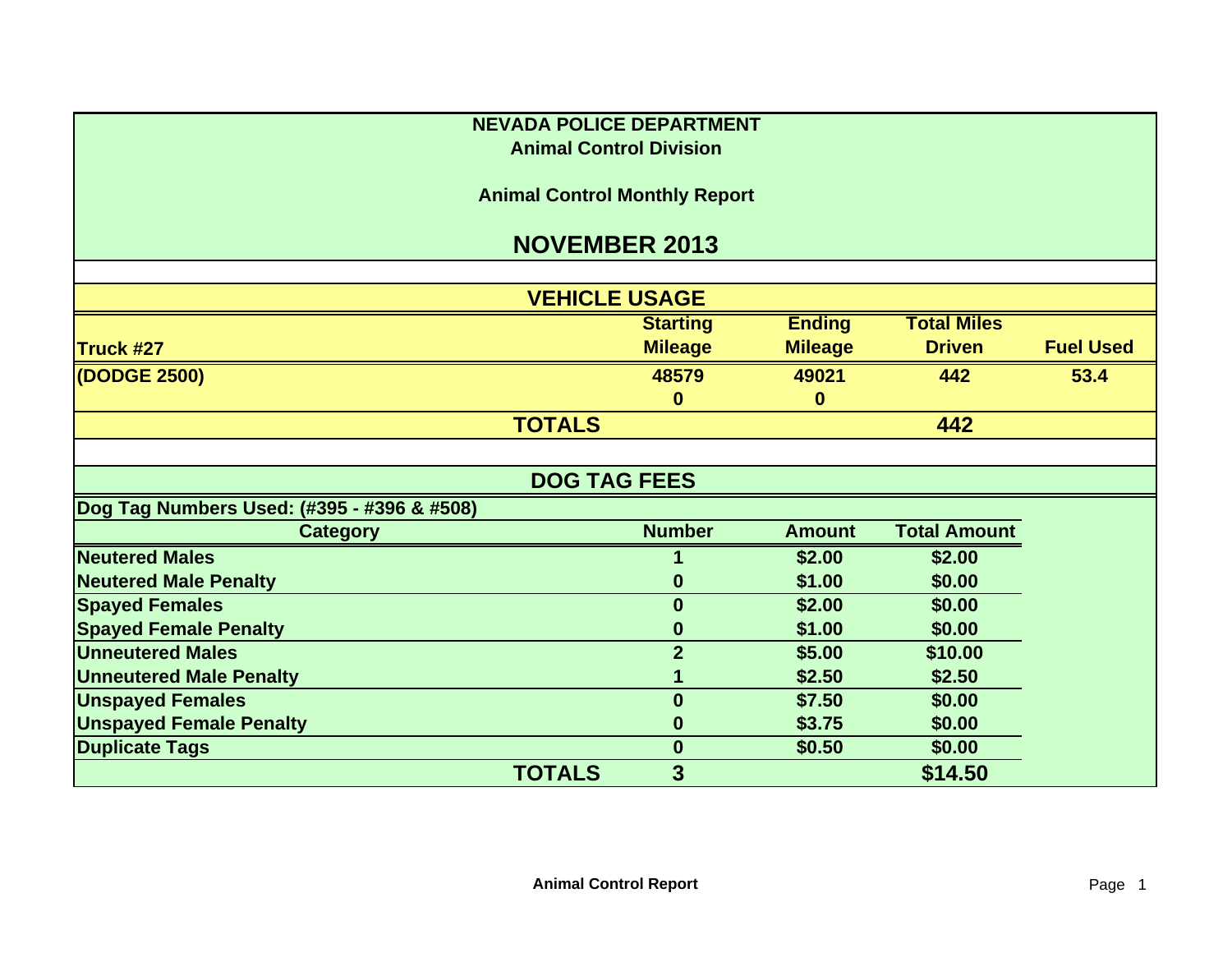|                                                 | <b>SHELTER</b>                   |                  |            |                      |
|-------------------------------------------------|----------------------------------|------------------|------------|----------------------|
| <b>RECEIPT NUMBERS: (#427 - #482)</b>           | <b>FEES</b>                      |                  |            |                      |
| <b>Adoption Fees</b>                            | \$195.00                         |                  |            |                      |
| <b>Euthanasia Fees</b> (Animal Surrendered Fee) | \$0.00                           |                  |            |                      |
| <b>Animal In-Take</b>                           | \$0.00                           |                  |            |                      |
| <b>Impoundment Fees</b>                         | \$196.00                         |                  |            |                      |
| <b>Spaying Deposit Fees Collected</b>           | \$420.00                         |                  |            |                      |
| <b>TOTAL</b>                                    | \$811.00                         |                  |            |                      |
|                                                 |                                  |                  |            |                      |
| <b>Spaying Deposit Fees Returned</b>            | \$20.00                          |                  |            |                      |
|                                                 |                                  |                  |            |                      |
|                                                 | <b>ANIMAL BITES REPORTED</b>     |                  |            |                      |
|                                                 |                                  |                  |            |                      |
|                                                 | <b>Number Of</b>                 | Home             | <b>Vet</b> | <b>No Quarantine</b> |
| <b>Type Of Animal</b>                           | <b>Reports</b>                   | Quarantine       | Quarantine | <b>Required</b>      |
| Dogs                                            |                                  | $\bf{0}$         | $\bf{0}$   | 1                    |
| <b>Cats</b>                                     | 1                                | $\bf{0}$         | $\bf{0}$   | 1                    |
| <b>Other Animals</b>                            |                                  |                  |            |                      |
| <b>TOTAL</b>                                    | $\overline{2}$                   | $\boldsymbol{0}$ | $\bf{0}$   | $\overline{2}$       |
|                                                 |                                  |                  |            |                      |
|                                                 | <b>DOGS &amp; CATS IMPOUNDED</b> |                  |            |                      |
|                                                 | <b>Number</b>                    |                  |            |                      |
| <b>Dogs</b>                                     | 42                               |                  |            |                      |
| <b>Cats</b>                                     | 14                               |                  |            |                      |
| <b>TOTAL</b>                                    | 56                               |                  |            |                      |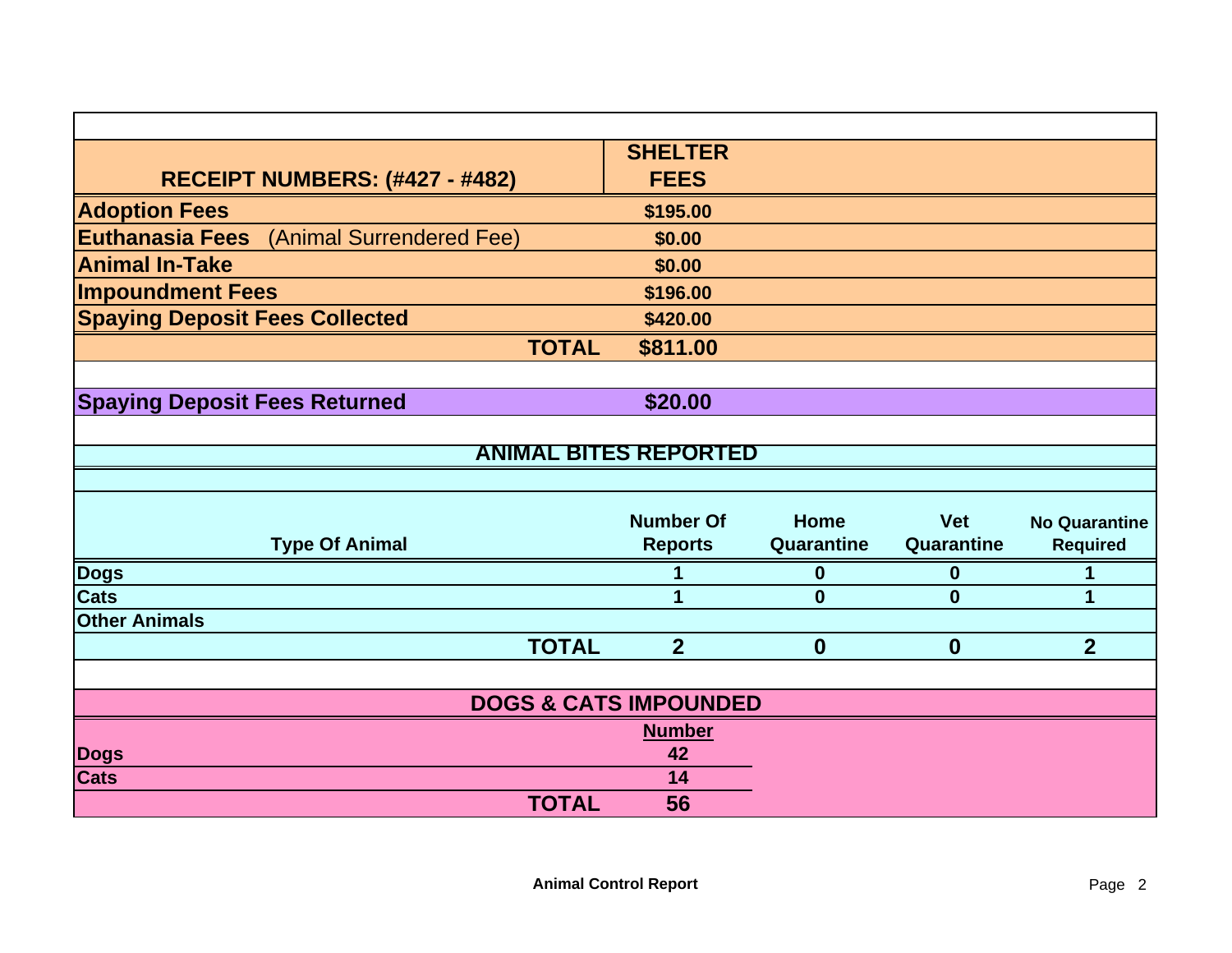|                                                    | <b>DOGS &amp; CATS ADOPTED</b>   |  |
|----------------------------------------------------|----------------------------------|--|
|                                                    | <b>Number</b>                    |  |
| <b>Dogs</b>                                        | 19                               |  |
| <b>Cats</b>                                        | 8                                |  |
| <b>TOTAL</b>                                       | 27                               |  |
|                                                    |                                  |  |
|                                                    | <b>OTHER ANIMALS TRAPPED</b>     |  |
|                                                    | <b>Number</b>                    |  |
| Groundhogs                                         | $\mathbf{0}$                     |  |
| <b>Opossums</b>                                    | $\boldsymbol{0}$                 |  |
| <b>Skunks</b>                                      | $\bf{0}$                         |  |
| <b>Squirrels</b>                                   | $\bf{0}$                         |  |
| <b>Other Animals</b>                               | $\bf{0}$                         |  |
| <b>TOTAL</b>                                       | $\bf{0}$                         |  |
|                                                    |                                  |  |
|                                                    | <b>MISCELLANEOUS INFORMATION</b> |  |
|                                                    |                                  |  |
|                                                    | <b>Number</b>                    |  |
| Number of Trips to 4 Rivers Conservation Area      | $\bf{0}$                         |  |
| <b>Number of Times Garage Storage Unit Emptied</b> | 1                                |  |
| <b>Deceased Animals Disposed Of</b>                | 29                               |  |
| <b>Number of Other Transports Made</b>             | $\bf{0}$                         |  |
| <b>Dogs Reclaimed by Owner</b>                     | 10                               |  |
| <b>Cats Reclaimed by Owner</b>                     | 1                                |  |
| <b>Dogs Euthanized</b>                             | 8                                |  |
| <b>Cats Euthanized</b>                             | 9                                |  |
| <b>Shelter Transfers</b>                           | 1                                |  |
| <b>Citations - Dogs Running At Large</b>           | 1                                |  |
| <b>Citations - No City Dog Tags</b>                | $\boldsymbol{0}$                 |  |
| <b>Citations - Fail To Immunize</b>                | $\bf{0}$                         |  |
| <b>Other Citations Issued</b>                      |                                  |  |
|                                                    | <b>Animal Control Report</b>     |  |